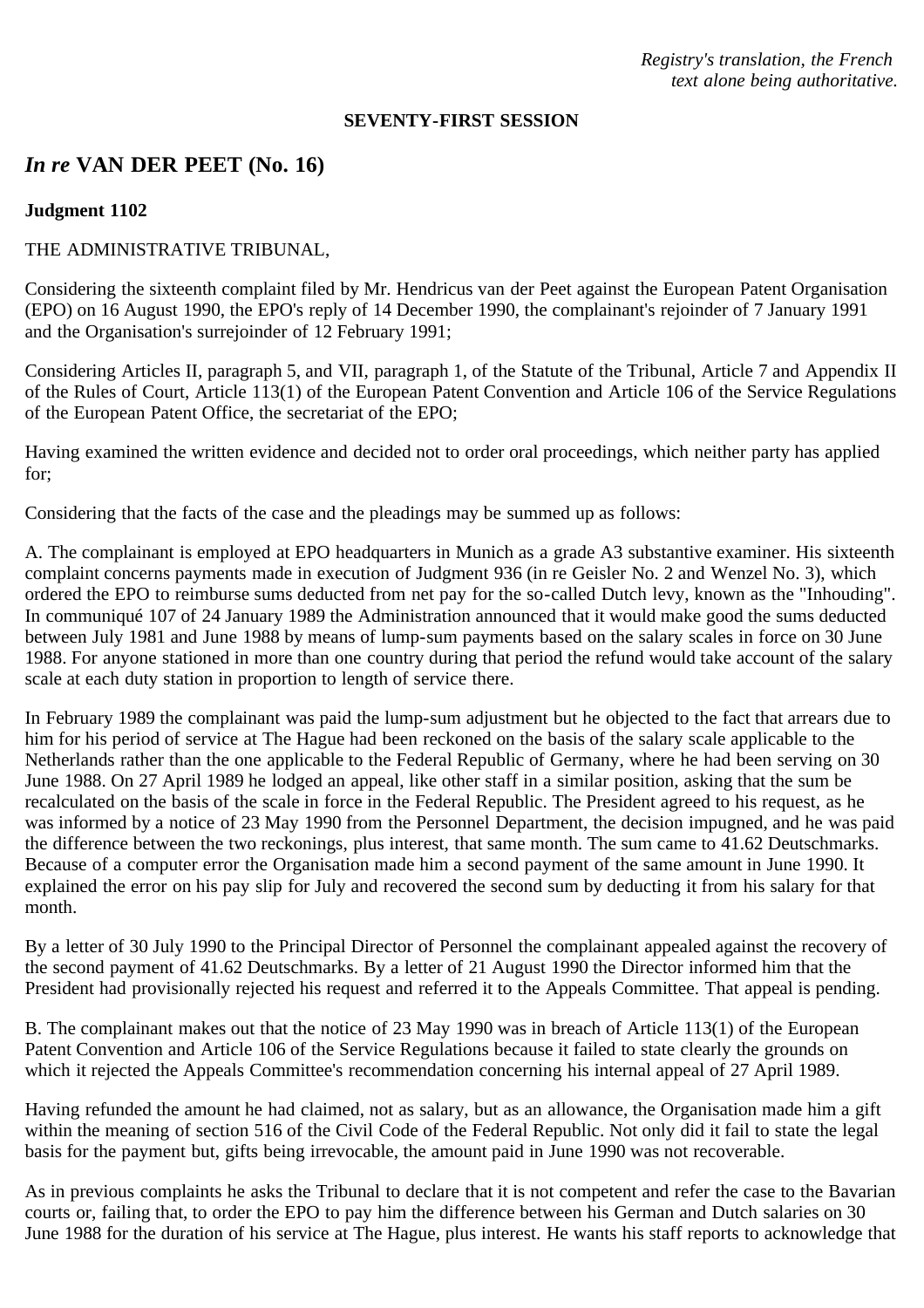the litigation has harmed his performance and he seeks an award of 3,000 Deutschmarks in moral damages.

C. Having applied for and obtained from the President of the Tribunal permission to address only the issue of receivability, the EPO submits that the complaint is irreceivable on several counts.

First, it is a flagrant abuse of the right of appeal.

Secondly, insofar as the complainant claims payment of the difference between his German and Dutch salaries for service at The Hague his complaint shows no cause of action since he received that amount in May 1990. The decision under challenge clearly identified the sum, and its mistaken recurrence on his pay slip for June 1990 and the correction in July, of which he was informed, had no effect on the actual payment. His ancillary claims are unsound for the same reason.

Thirdly, since the internal appeal which he filed on 30 July 1990 is still before the Appeals Committee he has failed to exhaust the internal means of redress.

D. In his rejoinder the complainant contends that he did exhaust the internal means of appeal since the Personnel Department's notice of 23 May 1990 stated the President's belief that his appeal of 27 April 1989 had to be rejected. He points out that the amount the EPO finally paid him failed to take account of the national tax to be levied on it. He presses his claims.

E. In its surrejoinder the Organisation submits that there is nothing in the complainant's rejoinder to make it change its view of the case. The impugned decision was a gesture made ex gratia that was not to his detriment. The amount he got back was clearly an item of salary and as such exempt from national tax.

## CONSIDERATIONS:

1. This case arises over action the defendant took on Judgments 899 of 30 June 1988 and 936 of 8 December 1988 (in re Geisler No. 2 and Wenzel No. 3). In Judgment 936 the Tribunal declared EPO pay scales flawed in that, contrary to the material rules, salary had been arbitrarily reduced by taking account of a levy on the income of Dutch civil servants (Inhouding).

2. After consulting the staff representatives the EPO paid the staff, in execution of Judgment 936, lump-sum compensation covering the period in which it had taken account of the Dutch levy in reckoning their salary. The complainant is not objecting to the settlement as such. The only matter in dispute is a tiny lump-sum payment - 41.62 Deutschmarks - that was made to him and to others who had been transferred from the Netherlands to the Federal Republic of Germany in the course of the material period and that was intended to take account of a difference in pay scales between the two countries. The complainant got the amount with his salary for May 1990. But because of a computer error he was paid another 41.62 Deutschmarks in June, and the EPO deducted the sum from his salary for July, explaining at the same time why it was doing so.

3. The complainant thereupon submitted an internal appeal, on 30 July 1990, to the Principal Director of Personnel. The President of the Office referred it to the internal Appeals Committee, but instead of waiting for the Committee's report he filed this complaint on 16 August 1990.

4. He has four claims. He wants the Tribunal:

(a) to declare that it has no competence and refer the case to the Bavarian courts;

(b) failing that, to order the EPO to pay him in Deutschmarks "the difference between the German and Dutch salaries on 30 June 1988 for my period of service at The Hague plus compound interest at an annual rate of 10%" (he does not state the exact sum);

(c) to declare that allowance should be made in his staff reports for "the time spent on the vexatiously provoked litigation";

(d) to award him 3,000 Deutschmarks in damages for "aggravated" moral injury and 2,500 DM in costs.

5. There is no telling from his brief what the reasons are for his complaint, or the purpose of it, or his arguments in